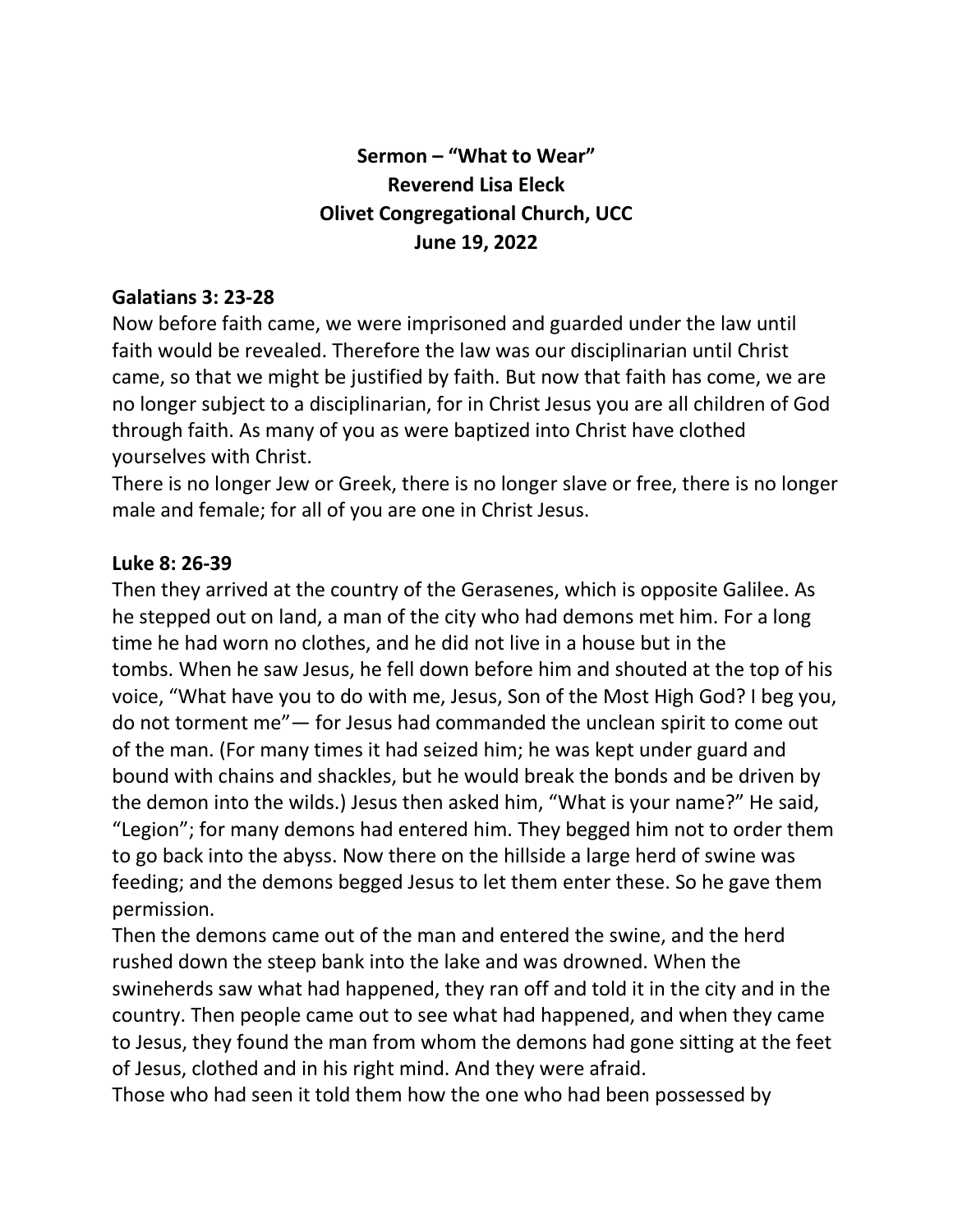demons had been healed. Then all the people of the surrounding country of the Gerasenes asked Jesus to leave them; for they were seized with great fear. So he got into the boat and returned. The man from whom the demons had gone begged that he might be with him; but Jesus sent him away, saying, "Return to your home, and declare how much God has done for you." So he went away, proclaiming throughout the city how much Jesus had done for him.

## **Sermon – What to Wear**

Jesus was full of surprises. His followers never knew what to expect.

He physically touched people he shouldn't have touched – ones who were considered impure. He touched a leper and healed him. He touched the coffin of the son of a widow who would have had a tenuous existence with his death. And Jesus brought him back to life. Touching that man and that coffin were acts of impurity, but they provided healing for the men and security for his vulnerable widow.

Jesus healed a servant – the servant of a Roman centurion, a Roman officer with a hundred men under him. That servant had no status in society – Jewish or Roman. That centurion was an enemy, officer in an occupying army. Neither would truly been consider worthy of Jesus intervention, yet, that servant was cured by Jesus. Jesus healed the powerless in spite of the power of the occupying army.

He healed a the man with a withered hand – on the Sabbath – to the disapproval of the Pharisees, who had been watching to see if he would actually do such a thing in the Sabbath. It did not stop Jesus.

Jesus went where it would have been frowned upon - inviting himself to the home of Levi – a tax collector. Levi would be working for the oppressors and his fellow Jews assumed that he would be lining his pockets as well. It did not stop Jesus from going to his house.

Jesus even traveled to places that Jews would normally not go. This morning we hear that Jesus went to the country of the Gerasenes – a predominantly Gentile country. So why would Jesus choose to go there, to a cemetery with tombs amidst a herd of pigs? Again, into the midst of impurity according to the law.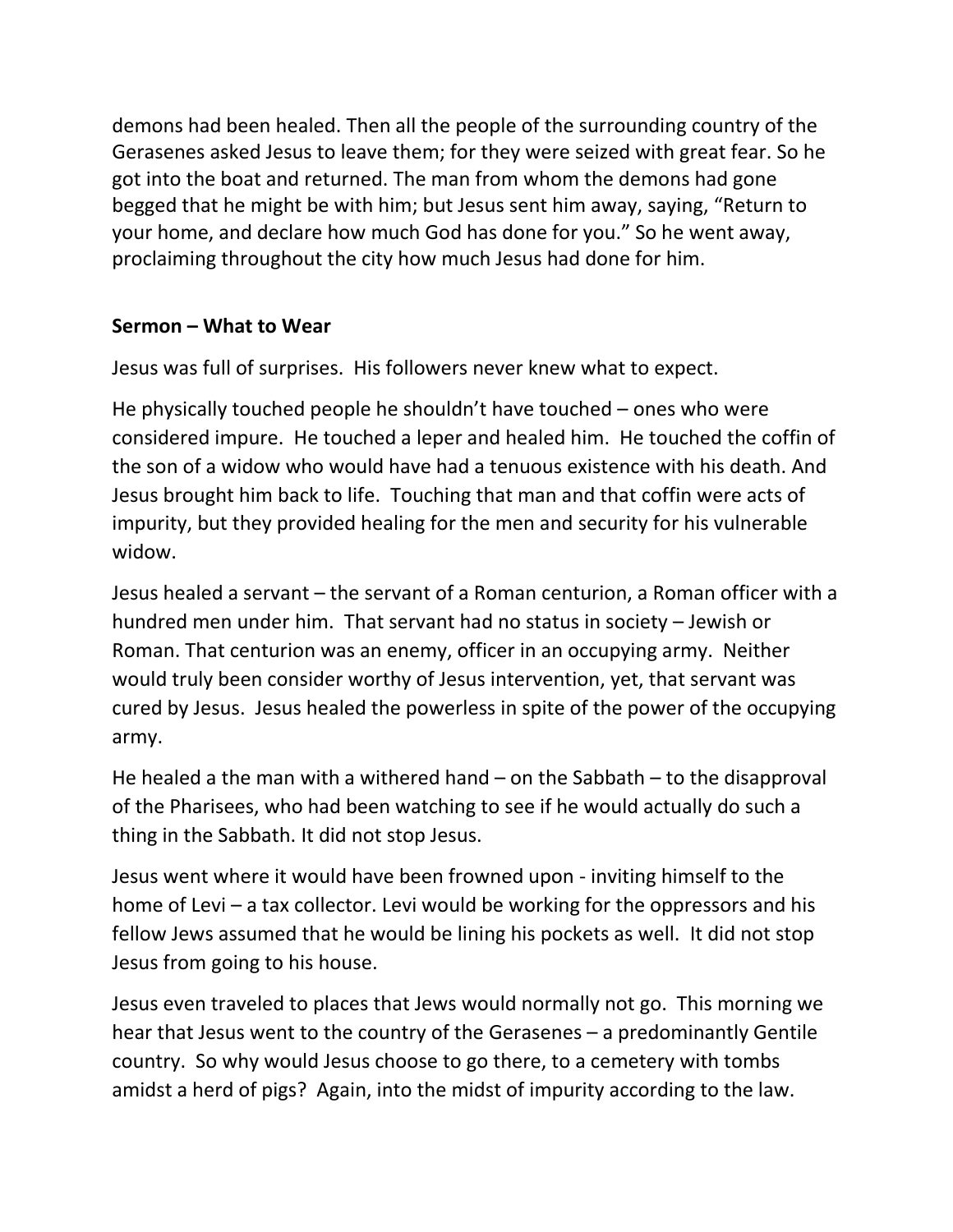We don't know for sure why Jesus went there. But we do know that once there, Jesus healed a man who lived in chains among the tombs. The man had been sent there because he was possessed by demons. Today we would say he suffered from mental illness. Apparently, he was so affected that he had been a threat to others or himself. So Jesus healed him.

But the local people, rather than rejoicing at this man's good fortune and their good fortune that he could return home, were frightened. They did not understand or could not accept this miracle.

Jesus was certainly breaking down barriers in unexpected ways. But the common thread to his actions was reaching out, healing, and demonstrating the love of God. Radical and unconditional outreach, healing, and love. Jesus' way was not always understood and not always celebrated. But that was Jesus.

Paul, in his letter to the Galatians, reminds the new church that as followers of Jesus, faith in Jesus should rule their lives. Not discipline through the law or legalism. Jesus' way, the way of Love, should guide their actions. Paul encouraged them by saying "for in Christ Jesus you are all children of God through faith. As many of you as were baptized into Christ have clothed yourselves with Christ.

There is no longer Jew or Greek, there is no longer slave or free, there is no longer male and female; for all of you are one in Christ Jesus."

Followers of Jesus, we are all children of God, clothed with Christ. There is no separation by nationality, status, gender. All are united. All are one in Christ Jesus. What good news – for the early church of Galatia, for all who choose to follow Jesus, and for us. Jesus radical acceptance and love are there for everyone.

Just as Jesus reached out to others – who were considered impure, who were marginalized, who were enemies of the Jews, who were Gentiles and foreigners – followers of Jesus are called to clothe themselves in Jesus and follow his example. To wrap ourselves in Jesus challenges us to emulate Jesus by reaching out and wrap others in love.

Being clothed in Jesus also offers comfort those who struggle, even providing them an experience of joy in Jesus' closeness.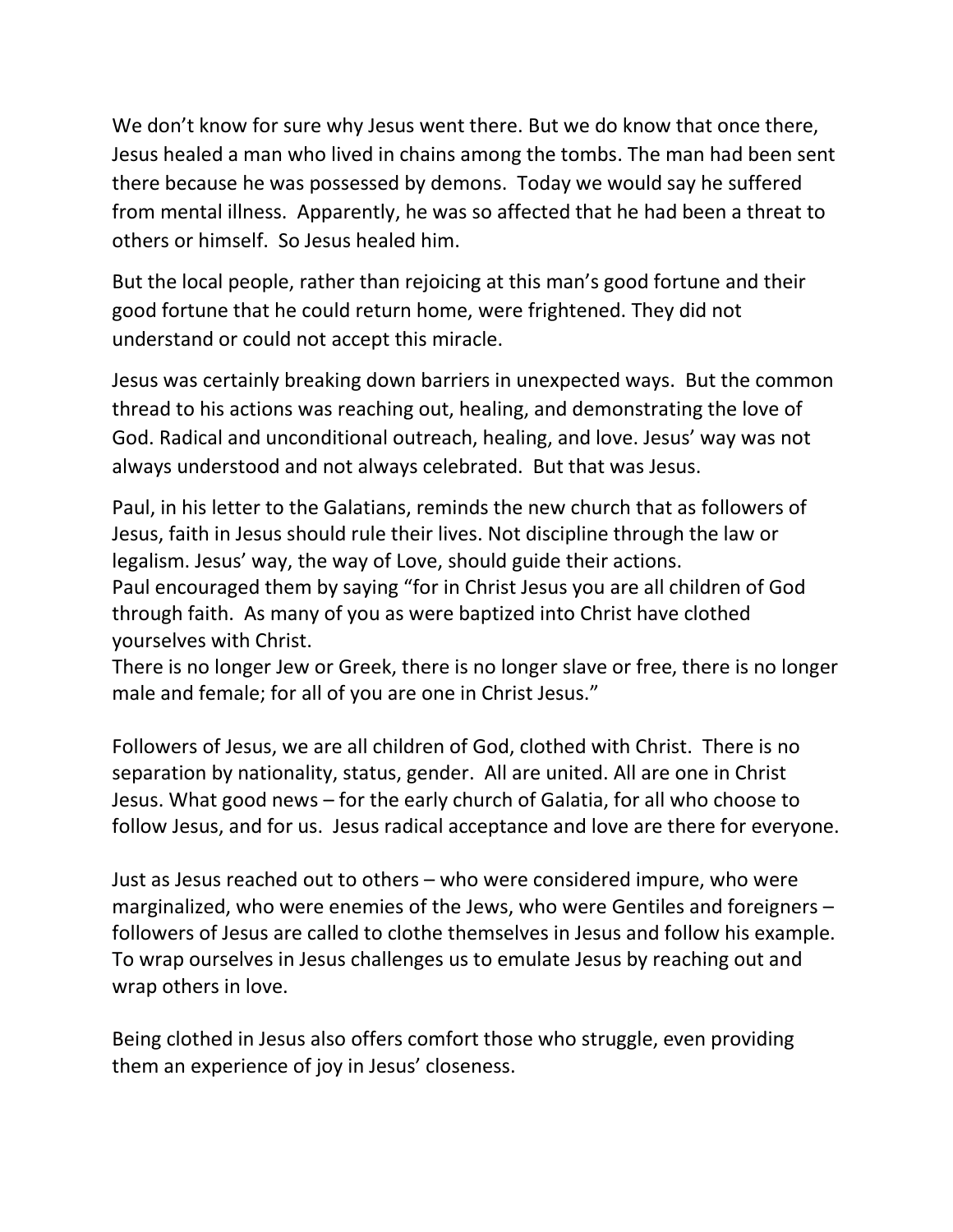In his book, "Pastor, I Am Gay,"\* Reverend Howard H. Bess, an American Baptist Minister, tells the story of attending a denominational conference many years ago. Its theme was "Extending the Hand of Fellowship," Reverend Bess said it was an "exercise in maintaining our skills in the welcoming of diversity in our churches." Reverend Bess noted there had been no mention of ministry to the gay and lesbian community anywhere in the conference. So he approached the organizer and was told that the denomination was "not ready to face the issue."

While Reverend Bess was disappointed, he was spurred into action by what happened one day at the end of the program. It had been a great day. A wellknown Black minister gave a rousing sermon at the evening worship. Reverend Bess felt it had exemplified that "the Gospel knows nothing of barriers." However, the closing hymn got him thinking.

They sang a beautiful song, "For Those Tears I Died." The inserts with the words to the hymn did not, however, did not include the name of the woman who wrote the hymn. He knew that it was Marsha Stevens. And he knew her story. Before I share her story, let me share the words to the hymn. You can listen to it on YouTube but I can share these words because the song is included in our CCLI license. The words are a conversation between Marsha and Jesus.

#### For Those Tears I Died

# **Verse 1**

You said You'd come And share all my sorrows. You said You'd be there For all my tomorrows. I came so close To sending You away But just like You promised You came here to stay. I just had to pray.

# **Chorus Chorus Chorus Chorus Chorus Chorus Chorus Chorus Chorus Chorus**

*And Jesus said "Come to the water Stand by My side I know you are thirsty*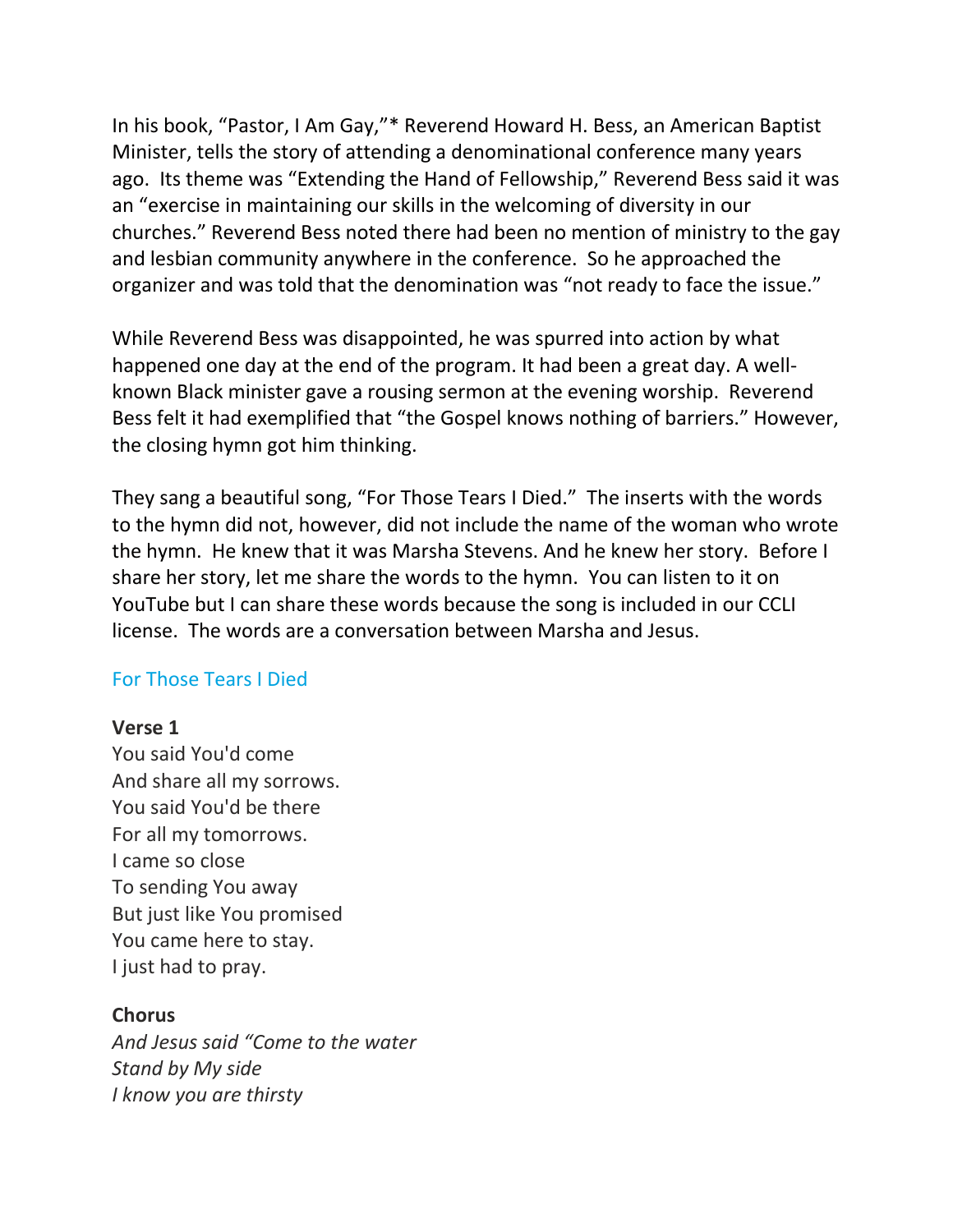*You won't be denied I felt ev'ry teardrop When in darkness you cried And I strove to remind you That for those tears I died."*

# **Verse 2**

Your goodness so great I can't understand. And dear Lord I know That all this was planned. I know You're here now And always will be. Your love loosed my chains And in You I'm free. But Jesus why me

# **Chorus Chorus Chorus Chorus Chorus Chorus Chorus Chorus Chorus Chorus**

**Verse 3**  Jesus I give You My heart and my soul. I know that without God I'd never be whole. Savior You opened All the right doors. And I thank You and praise You From earth's humble shores. Take me I'm Yours (Marsha J. Stevens CCLI Song # 13948)

The story behind this hymn ... Marsha Stevens wrote this hymn when she was 16 years old. She had realized she was lesbian. She was rejected by her family, her friends and her church. She was so distressed that she considered suicide. Instead she turned to the One, who she believed was a loving God who would accept her exactly as she was, for who she was. The pain caused by rejection and ultimately her belief in God's acceptance inspired her to write this, her first hymn. Marsha continues to write Christian hymns. She has been clothed in and